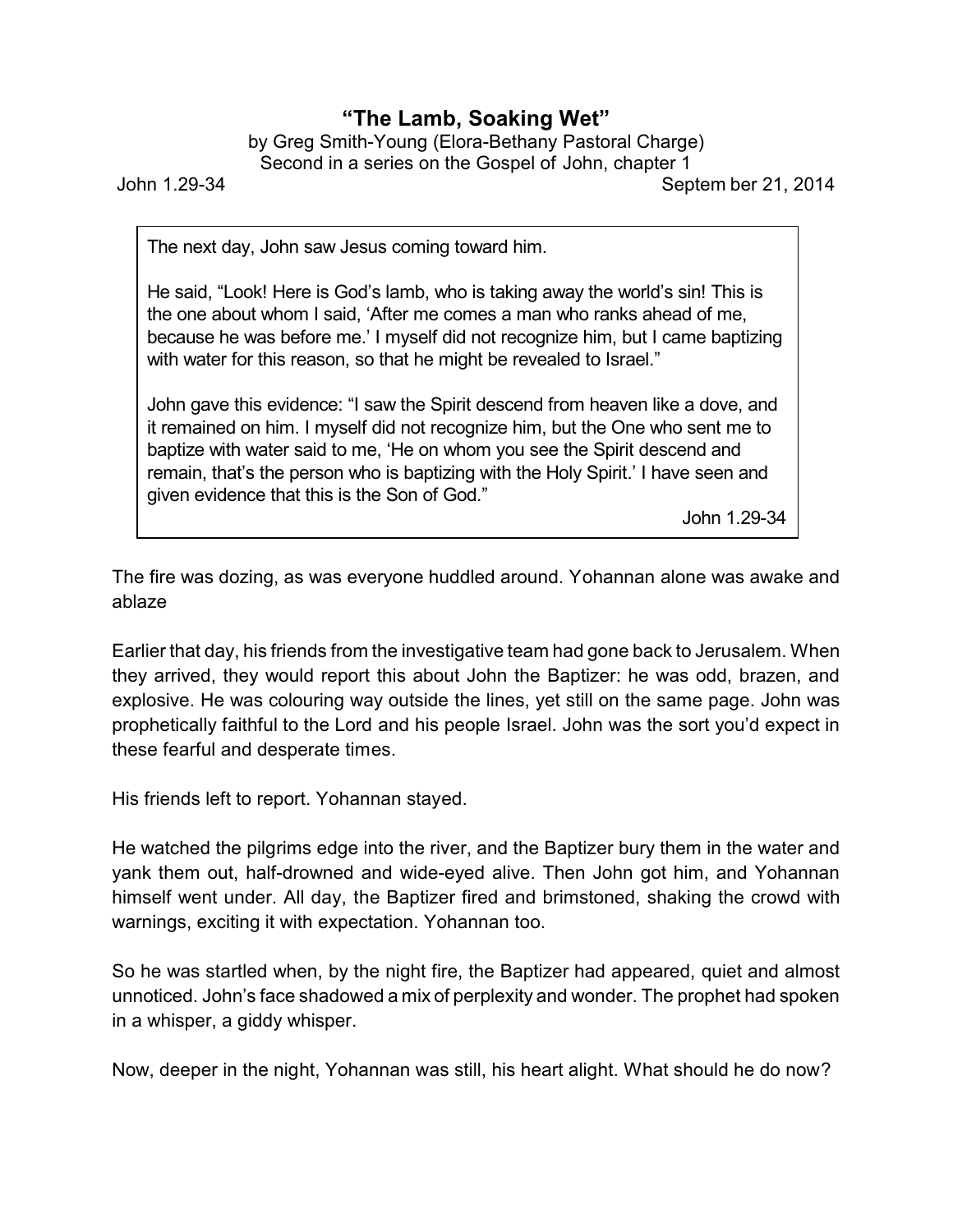I'd like to think I would have noticed Jesus. Not likely.

Yohannan hadn't noticed Jesus in the crowd. Neither had John even, at first. Nothing about him stood out, except one thing. John witnessed it: *"I saw the Spirit descend on him like a dove, and it remained on him."*

II

With God-given sight, John witnessed the descending and remaining Spirit on the drenched man in his arms. The Spirit was God, announcing *"This is he for whom you've been waiting."*

Waiting! Hadn't the prophet Isaiah promised? *"Like a branch that sprouts from a stump, someone from King David's family will someday be king. The Spirit of the LORD will be with him . . ."*

Hadn't Isaiah told of God rejoicing? *"Here is my servant! I have made him strong. He is my chosen one; I am pleased with him. I have given him my Spirit, and he will bring justice to the nations."*

Hadn't Isaiah told of the Servant's announcement? *"The Spirit of the Lord God is upon me! The LORD has chosen and sent me to tell the oppressed the good news, to heal the brokenhearted, and to announce freedom for prisoners and captives."<sup>1</sup>*

In that river, John had held and beheld him: the King, the Servant. The Spirit rests and stays with Jesus . . . ah! . . . so Jesus can drench us with the same Spirit: good news, healed wounds, liberty and release. The Holy Spirit will fill you with life, transform you with love, draw you to God, and birth you as a newborn into God's Kingdom.

The Spirit rests with Jesus, and comes from Jesus. For you. For each of us. For us all, together.

But not yet (in the story, that is.). Before he breathes the Spirit-Dove into us, the Lamb must make his journey.<sup>2</sup>

Quotes from Isaiah 11.1-2a, 42.1 and 61.1 (Contemporary English Version, adapted).

<sup>2</sup> It is only after Jesus's crucifixion and resurrection that he breathes the Holy Spirit into his disciples. See John 20.19ff.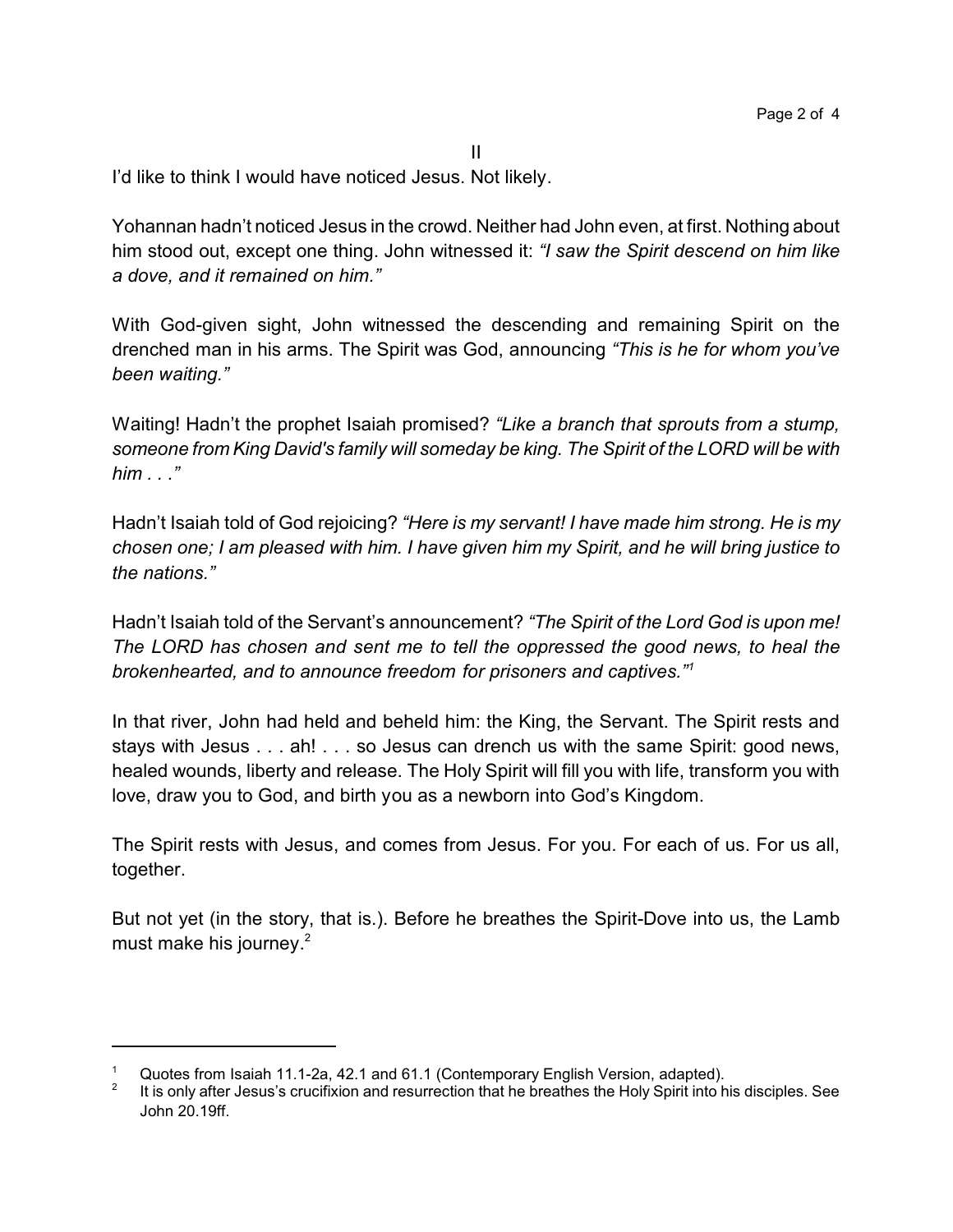The Lamb! John the Baptizer called Jesus that. *"Look! Here is God's Lamb, who is taking away the world's sin."*

Lambs were used in sacrifice.

Why is this Lamb necessary? Because before the Spirit can plant, the garden of life needs cleaning up, serious weeding. Jesus takes away sin. Your sin. The world's sin. Every one of us, and all of us together. Sin's weight that burdens, that crushes, that cripples. We pile it onto each other, and pile it onto ourselves. Sin sticks to us, grows in us. Even if we want to be rid of it, we can't let it go.

That is not whom God made us to be, though. Not who God makes you to be. God makes us to reach generously beyond ourselves. Sin is us curving inward, in bent selfcentredness and un-love. "Sin" is not just one naughty thing we do here, another nasty thing there. It's the whole weight of it. A way of life. No, a way of death.

God's Lamb lifts it off. He doesn't just take away the poisoned fruit; he strikes at its noxious root. He has to. We need him to. You know how it is. Take on one mess you've made, one habitual and ongoing act of un-love toward God or another, deal with it and get rid of it, and sooner than you can turn, you've spilled over some more.

We need God's Lamb to take it all away, and stop the spilling.

Go, again, to the prophet Isaiah. $3$  (Isaiah would have been ringing in John's ears, and Yohannan's too.) The prophet told of the Servant Lamb of God, whom we will despise, reject, and afflict, as we pound our whole mess on top of him. Mock and curse, as we judge ourselves better than him. The Lamb suffers our wounds, not us. The Lamb is crushed, not us. The Lamb is punished, not us. And the Lamb . . . heals us. He makes us whole. The Lamb carries off our sin, and we are saved.

Could this possibly be true? Can this possibly be true?

Imagine you were there, and look at him. Look at him! He is soaked, hair hanging and tangled, clothes clinging to his drenched skin. He was just washed in a muddy river. Gasping, for the water bites cold. He's got goosebumps, like you. The Lamb of God? Him? The Saviour who is making all the difference, and all things right? Not just us, the whole

 $3$  For what follows, see especially Isaiah 53.